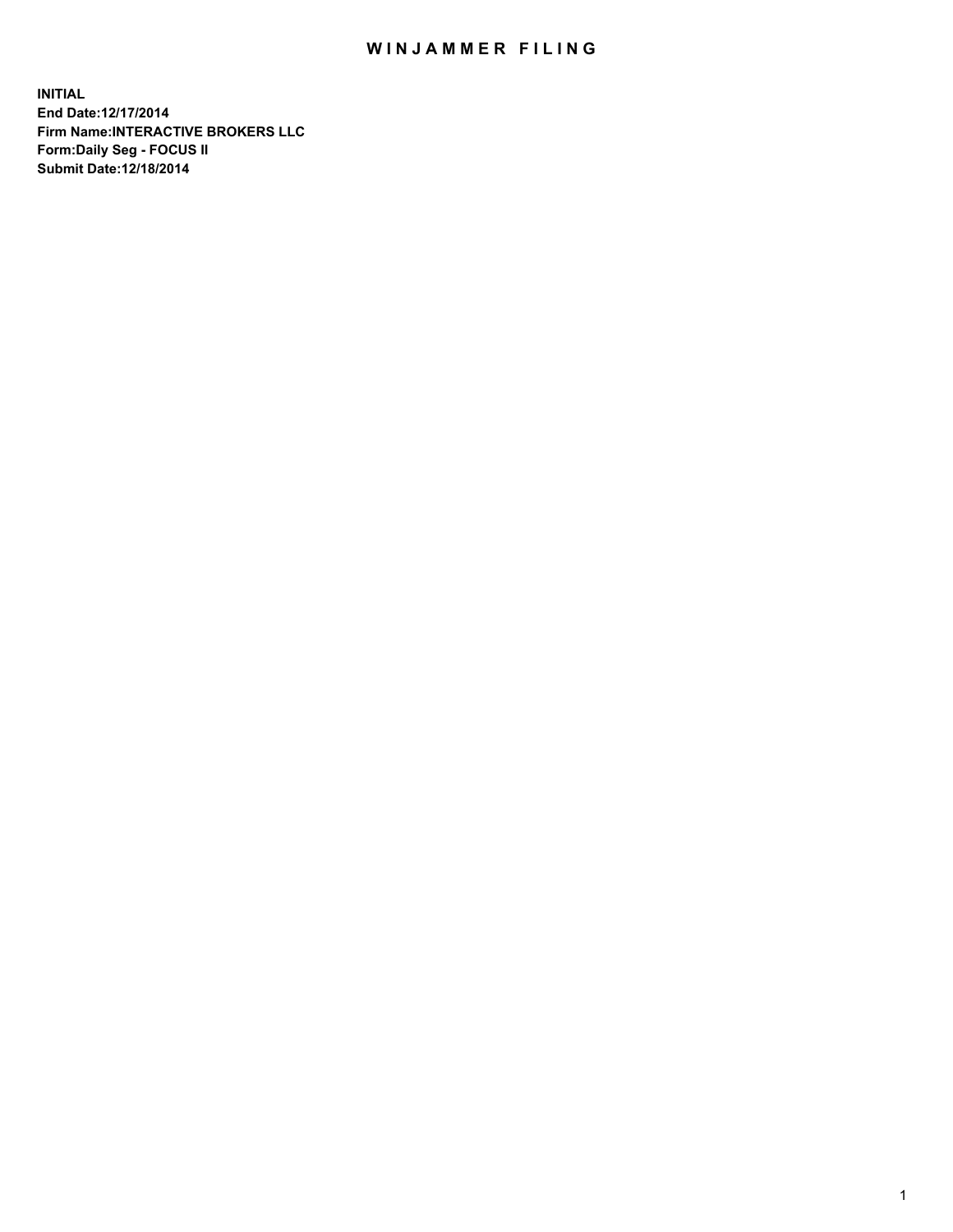## **INITIAL End Date:12/17/2014 Firm Name:INTERACTIVE BROKERS LLC Form:Daily Seg - FOCUS II Submit Date:12/18/2014 Daily Segregation - Cover Page**

| Name of Company<br><b>Contact Name</b><br><b>Contact Phone Number</b><br><b>Contact Email Address</b>                                                                                                                                                                                                                          | <b>INTERACTIVE BROKERS LLC</b><br><b>Michael Ellman</b><br>203-422-8926<br>mellman@interactivebrokers.co<br>$m$ |
|--------------------------------------------------------------------------------------------------------------------------------------------------------------------------------------------------------------------------------------------------------------------------------------------------------------------------------|-----------------------------------------------------------------------------------------------------------------|
| FCM's Customer Segregated Funds Residual Interest Target (choose one):<br>a. Minimum dollar amount: ; or<br>b. Minimum percentage of customer segregated funds required:% ; or<br>c. Dollar amount range between: and; or<br>d. Percentage range of customer segregated funds required between:% and%.                         | $\overline{\mathbf{0}}$<br>0<br>155,000,000 245,000,000<br>0 <sub>0</sub>                                       |
| FCM's Customer Secured Amount Funds Residual Interest Target (choose one):<br>a. Minimum dollar amount: ; or<br>b. Minimum percentage of customer secured funds required:% ; or<br>c. Dollar amount range between: and; or<br>d. Percentage range of customer secured funds required between:% and%.                           | $\overline{\mathbf{0}}$<br>0<br>80,000,000 120,000,000<br>0 <sub>0</sub>                                        |
| FCM's Cleared Swaps Customer Collateral Residual Interest Target (choose one):<br>a. Minimum dollar amount: ; or<br>b. Minimum percentage of cleared swaps customer collateral required:% ; or<br>c. Dollar amount range between: and; or<br>d. Percentage range of cleared swaps customer collateral required between:% and%. | $\overline{\mathbf{0}}$<br>$\underline{\mathbf{0}}$<br>0 <sub>0</sub><br>0 <sub>0</sub>                         |
| Current ANC:on<br><b>Broker Dealer Minimum</b><br>Debit/Deficit - CustomersCurrent AmountGross Amount<br>Domestic Debit/Deficit<br>Foreign Debit/Deficit                                                                                                                                                                       | 2,651,205,538 17-DEC-2014<br>264,905,957<br>5,132,726<br>6,287,5450                                             |
| Debit/Deficit - Non CustomersCurrent AmountGross Amount<br>Domestic Debit/Deficit<br>Foreign Debit/Deficit<br>Proprietary Profit/Loss<br>Domestic Profit/Loss                                                                                                                                                                  | 0 <sub>0</sub><br>0 <sub>0</sub><br>$\overline{\mathbf{0}}$                                                     |
| Foreign Profit/Loss<br>Proprietary Open Trade Equity<br>Domestic OTE<br>Foreign OTE<br><b>SPAN</b><br><b>Customer SPAN Calculation</b>                                                                                                                                                                                         | $\overline{\mathbf{0}}$<br>$\underline{\mathbf{0}}$<br><u>0</u><br>1,038,041,602                                |
| Non-Customer SPAN Calcualation<br><b>Proprietary Capital Charges</b><br>Minimum Dollar Amount Requirement<br>Other NFA Dollar Amount Requirement                                                                                                                                                                               | 33,280,272<br><u>0</u><br>20,000,000 [7465]<br>21,492,002 [7475]                                                |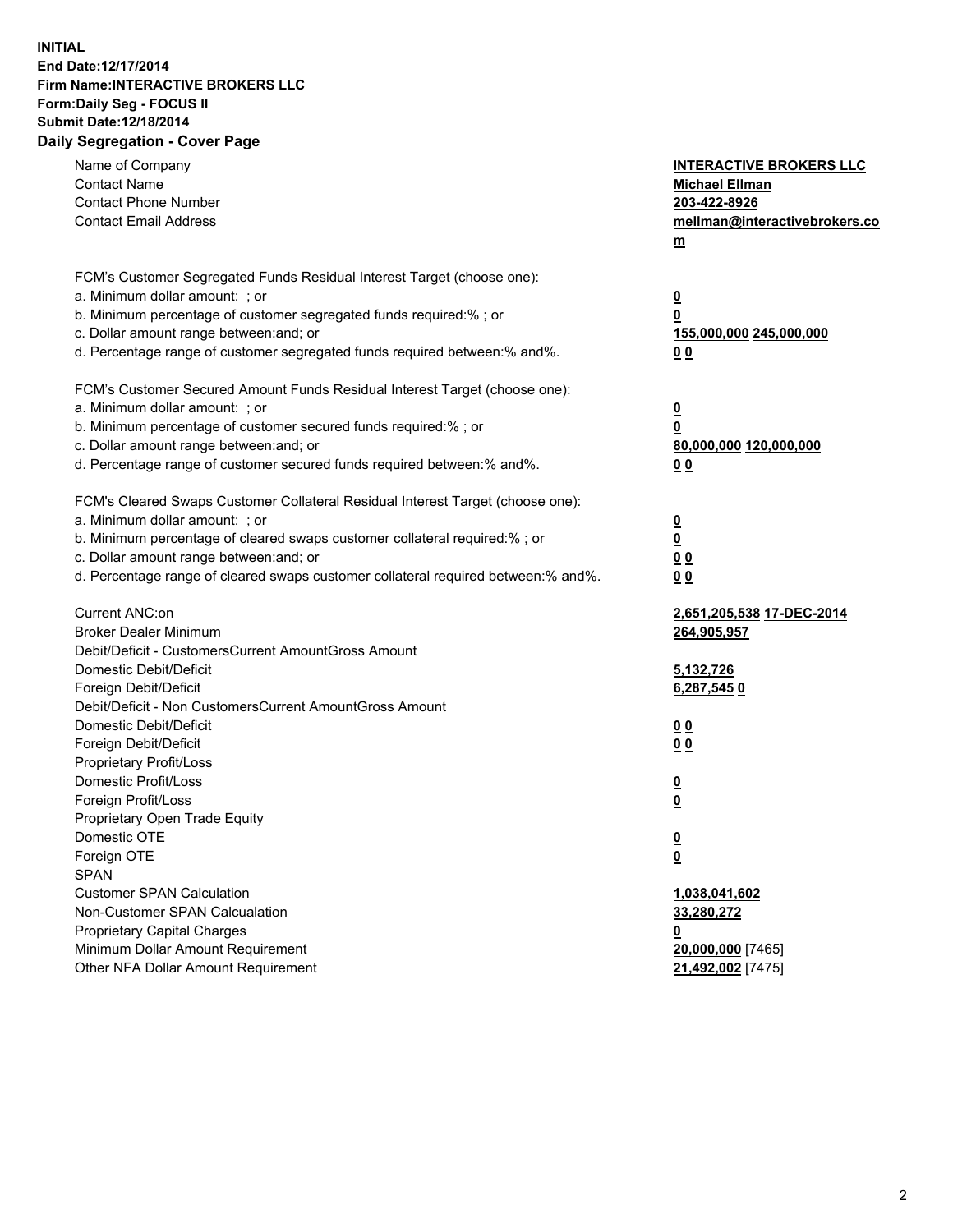## **INITIAL End Date:12/17/2014 Firm Name:INTERACTIVE BROKERS LLC Form:Daily Seg - FOCUS II Submit Date:12/18/2014 Daily Segregation - Secured Amounts**

|                | Dany Oogregation - Oecarea Amounts                                                                         |                                   |
|----------------|------------------------------------------------------------------------------------------------------------|-----------------------------------|
|                | Foreign Futures and Foreign Options Secured Amounts                                                        |                                   |
|                | Amount required to be set aside pursuant to law, rule or regulation of a foreign                           | $0$ [7305]                        |
|                | government or a rule of a self-regulatory organization authorized thereunder                               |                                   |
| 1.             | Net ledger balance - Foreign Futures and Foreign Option Trading - All Customers                            |                                   |
|                | A. Cash                                                                                                    | 373,169,965 [7315]                |
|                | B. Securities (at market)                                                                                  | $0$ [7317]                        |
| 2.             | Net unrealized profit (loss) in open futures contracts traded on a foreign board of trade                  | -37,055,974 [7325]                |
| 3.             | Exchange traded options                                                                                    |                                   |
|                | a. Market value of open option contracts purchased on a foreign board of trade                             | <u>191,367</u> [7335]             |
|                | b. Market value of open contracts granted (sold) on a foreign board of trade                               | -81,213 [7337]                    |
| 4.             | Net equity (deficit) (add lines 1.2. and 3.)                                                               | 336,224,145 [7345]                |
| 5.             | Account liquidating to a deficit and account with a debit balances - gross amount                          | 6,287,545 [7351]                  |
|                | Less: amount offset by customer owned securities                                                           | 0 [7352] 6,287,545 [7354]         |
| 6.             | Amount required to be set aside as the secured amount - Net Liquidating Equity                             | 342,511,690 [7355]                |
|                | Method (add lines 4 and 5)                                                                                 |                                   |
| 7.             | Greater of amount required to be set aside pursuant to foreign jurisdiction (above) or line                | 342,511,690 [7360]                |
|                | 6.                                                                                                         |                                   |
|                | FUNDS DEPOSITED IN SEPARATE REGULATION 30.7 ACCOUNTS                                                       |                                   |
| $\mathbf{1}$ . | Cash in banks                                                                                              |                                   |
|                | A. Banks located in the United States                                                                      | 337,293,391 [7500]                |
|                | B. Other banks qualified under Regulation 30.7                                                             | 0 [7520] 337,293,391 [7530]       |
| 2.             | Securities                                                                                                 |                                   |
|                | A. In safekeeping with banks located in the United States                                                  | $0$ [7540]                        |
|                | B. In safekeeping with other banks qualified under Regulation 30.7                                         | 0 [7560] 0 [7570]                 |
| 3.             | Equities with registered futures commission merchants                                                      |                                   |
|                | A. Cash                                                                                                    | $0$ [7580]                        |
|                | <b>B.</b> Securities                                                                                       | $0$ [7590]                        |
|                | C. Unrealized gain (loss) on open futures contracts                                                        | $0$ [7600]                        |
|                | D. Value of long option contracts                                                                          | $0$ [7610]                        |
|                | E. Value of short option contracts                                                                         | 0 [7615] 0 [7620]                 |
| 4.             | Amounts held by clearing organizations of foreign boards of trade                                          |                                   |
|                | A. Cash                                                                                                    | $0$ [7640]                        |
|                | <b>B.</b> Securities                                                                                       | $0$ [7650]                        |
|                | C. Amount due to (from) clearing organization - daily variation                                            | $0$ [7660]                        |
|                | D. Value of long option contracts                                                                          | $0$ [7670]                        |
|                | E. Value of short option contracts                                                                         | 0 [7675] 0 [7680]                 |
| 5.             | Amounts held by members of foreign boards of trade                                                         |                                   |
|                | A. Cash                                                                                                    | 137,606,225 [7700]                |
|                | <b>B.</b> Securities                                                                                       | $0$ [7710]                        |
|                | C. Unrealized gain (loss) on open futures contracts                                                        | 2,342,327 [7720]                  |
|                | D. Value of long option contracts                                                                          | 188,548 [7730]                    |
|                | E. Value of short option contracts                                                                         | -81,210 [7735] 140,055,890 [7740] |
| 6.             | Amounts with other depositories designated by a foreign board of trade                                     | $0$ [7760]                        |
| 7.             | Segregated funds on hand                                                                                   | $0$ [7765]                        |
| 8.             | Total funds in separate section 30.7 accounts                                                              | 477,349,281 [7770]                |
| 9.             | Excess (deficiency) Set Aside for Secured Amount (subtract line 7 Secured Statement<br>Page 1 from Line 8) | 134,837,591 [7380]                |
| 10.            | Management Target Amount for Excess funds in separate section 30.7 accounts                                | 80,000,000 [7780]                 |
| 11.            | Excess (deficiency) funds in separate 30.7 accounts over (under) Management Target                         | 54,837,591 [7785]                 |
|                |                                                                                                            |                                   |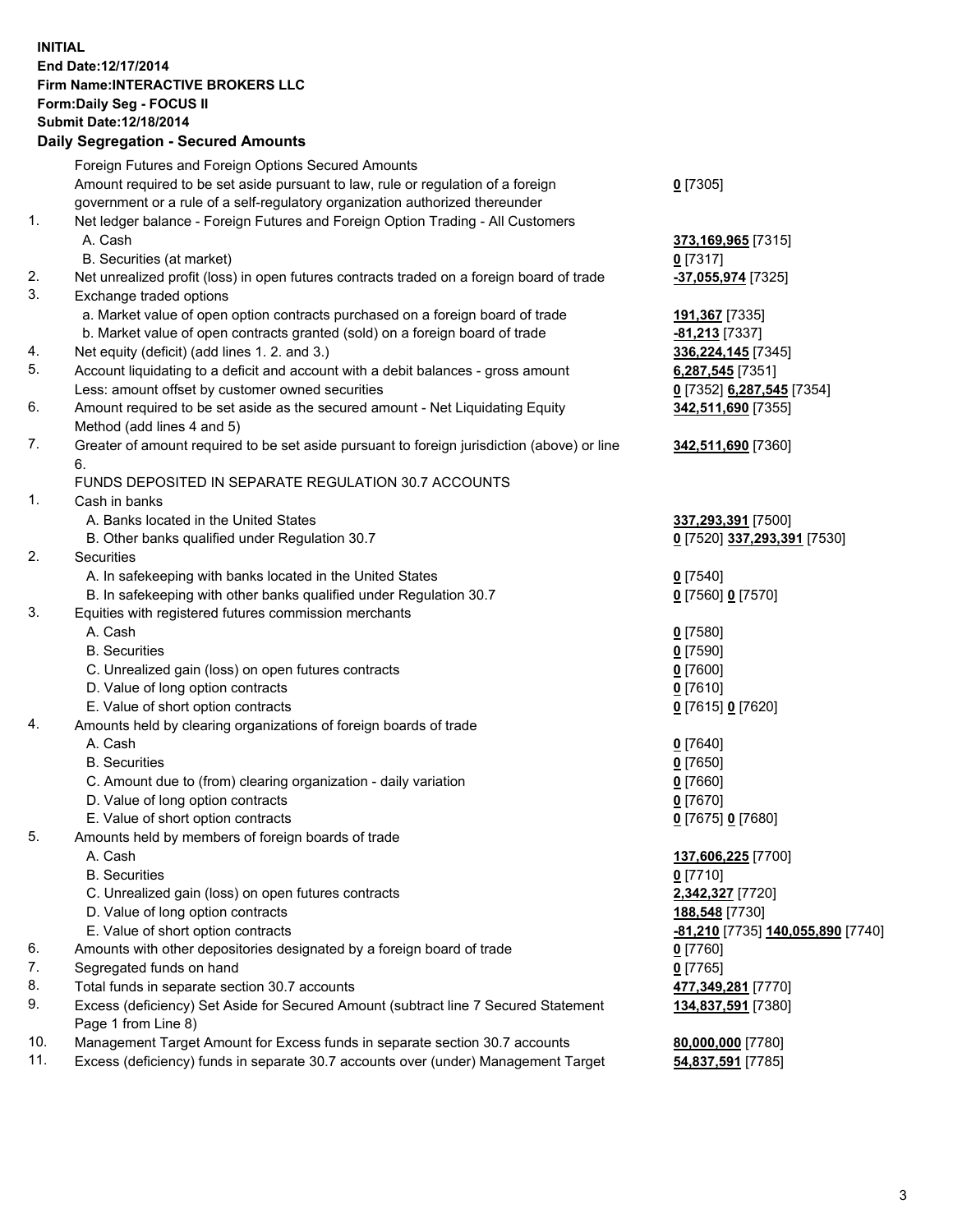**INITIAL End Date:12/17/2014 Firm Name:INTERACTIVE BROKERS LLC Form:Daily Seg - FOCUS II Submit Date:12/18/2014 Daily Segregation - Segregation Statement** SEGREGATION REQUIREMENTS(Section 4d(2) of the CEAct) 1. Net ledger balance A. Cash **2,341,701,762** [7010] B. Securities (at market) **0** [7020] 2. Net unrealized profit (loss) in open futures contracts traded on a contract market **-14,213,146** [7030] 3. Exchange traded options A. Add market value of open option contracts purchased on a contract market **116,239,974** [7032] B. Deduct market value of open option contracts granted (sold) on a contract market **-205,285,831** [7033] 4. Net equity (deficit) (add lines 1, 2 and 3) **2,238,442,759** [7040] 5. Accounts liquidating to a deficit and accounts with debit balances - gross amount **5,132,726** [7045] Less: amount offset by customer securities **0** [7047] **5,132,726** [7050] 6. Amount required to be segregated (add lines 4 and 5) **2,243,575,485** [7060] FUNDS IN SEGREGATED ACCOUNTS 7. Deposited in segregated funds bank accounts A. Cash **265,744,858** [7070] B. Securities representing investments of customers' funds (at market) **1,248,308,921** [7080] C. Securities held for particular customers or option customers in lieu of cash (at market) **0** [7090] 8. Margins on deposit with derivatives clearing organizations of contract markets A. Cash **18,665,455** [7100] B. Securities representing investments of customers' funds (at market) **78,754,150** [7110] C. Securities held for particular customers or option customers in lieu of cash (at market) **0** [7120] 9. Net settlement from (to) derivatives clearing organizations of contract markets **5,009,944** [7130] 10. Exchange traded options A. Value of open long option contracts **1,259,858** [7132] B. Value of open short option contracts **-6,834,163** [7133] 11. Net equities with other FCMs A. Net liquidating equity **-63,779,137** [7140] B. Securities representing investments of customers' funds (at market) **914,977,581** [7160] C. Securities held for particular customers or option customers in lieu of cash (at market) **0** [7170] 12. Segregated funds on hand **0** [7150] 13. Total amount in segregation (add lines 7 through 12) **2,462,107,467** [7180] 14. Excess (deficiency) funds in segregation (subtract line 6 from line 13) **218,531,982** [7190] 15. Management Target Amount for Excess funds in segregation **155,000,000** [7194]

16. Excess (deficiency) funds in segregation over (under) Management Target Amount Excess

**63,531,982** [7198]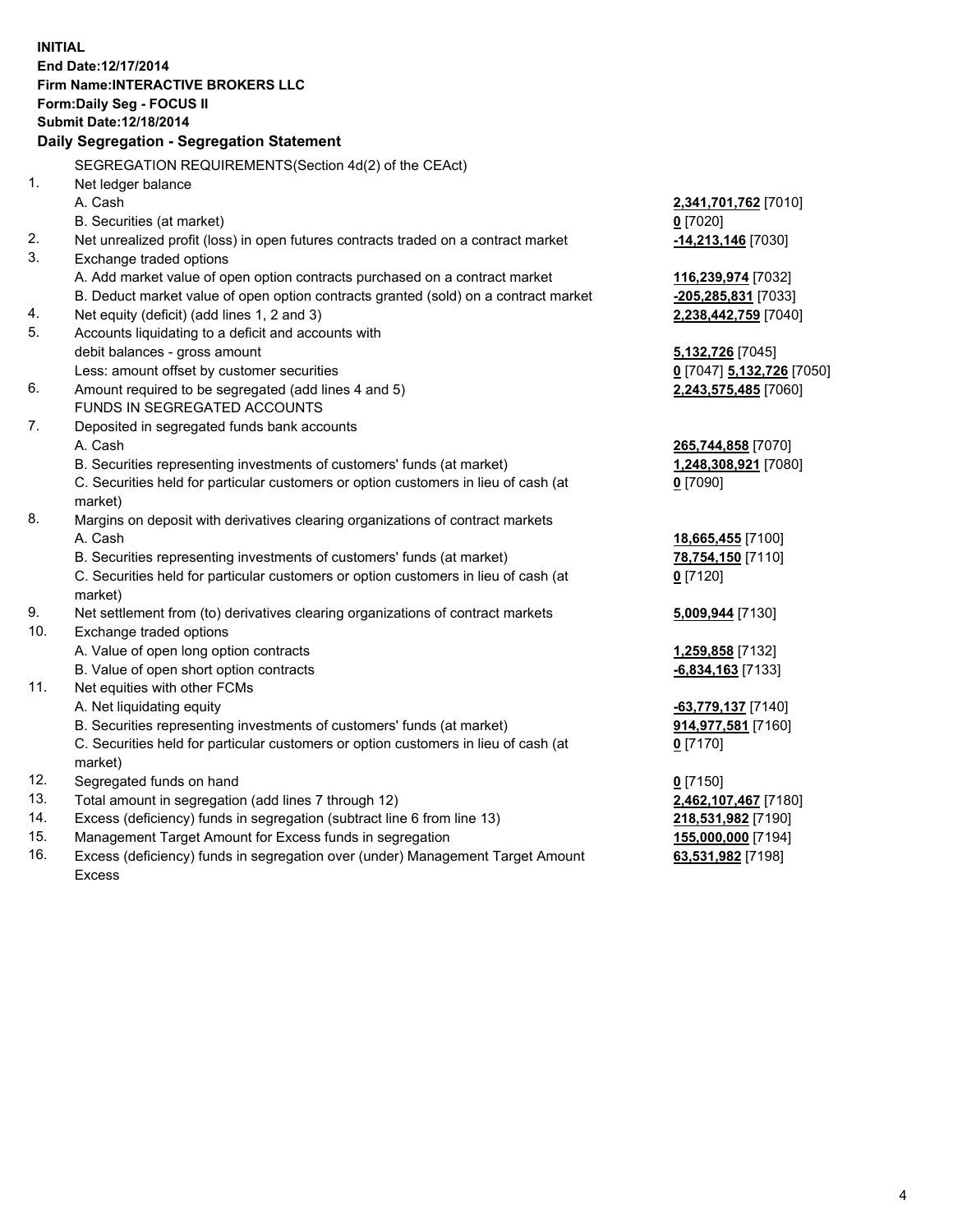## **INITIAL End Date:12/17/2014 Firm Name:INTERACTIVE BROKERS LLC Form:Daily Seg - FOCUS II Submit Date:12/18/2014 Daily Segregation - Supplemental**

| $\blacksquare$ | Total gross margin deficiencies - Segregated Funds Origin                              | 200,713 [9100] |
|----------------|----------------------------------------------------------------------------------------|----------------|
| $\blacksquare$ | Total gross margin deficiencies - Secured Funds Origin                                 | 76,809 [9101]  |
| $\blacksquare$ | Total gross margin deficiencies - Cleared Swaps Customer Collateral Funds Origin       | $0$ [9102]     |
| $\blacksquare$ | Total gross margin deficiencies - Noncustomer and Proprietary Accounts Origin          | $0$ [9103]     |
| $\blacksquare$ | Total number of accounts contributing to total gross margin deficiencies - Segregated  | 9 [9104]       |
|                | Funds Origin                                                                           |                |
| $\blacksquare$ | Total number of accounts contributing to total gross margin deficiencies - Secured     | 2 [9105]       |
|                | Funds Origin                                                                           |                |
| Ξ.             | Total number of accounts contributing to the total gross margin deficiencies - Cleared | $0$ [9106]     |
|                | Swaps Customer Collateral Funds Origin                                                 |                |
| -              | Total number of accounts contributing to the total gross margin deficiencies -         | $0$ [9107]     |
|                | Noncustomer and Proprietary Accounts Origin                                            |                |
| -              | Upload a copy of the firm's daily margin report the FCM uses to issue margin calls     |                |
|                | which corresponds with the reporting date.                                             |                |

12.17.2014 Commodity Margin Deficiency Report.xls